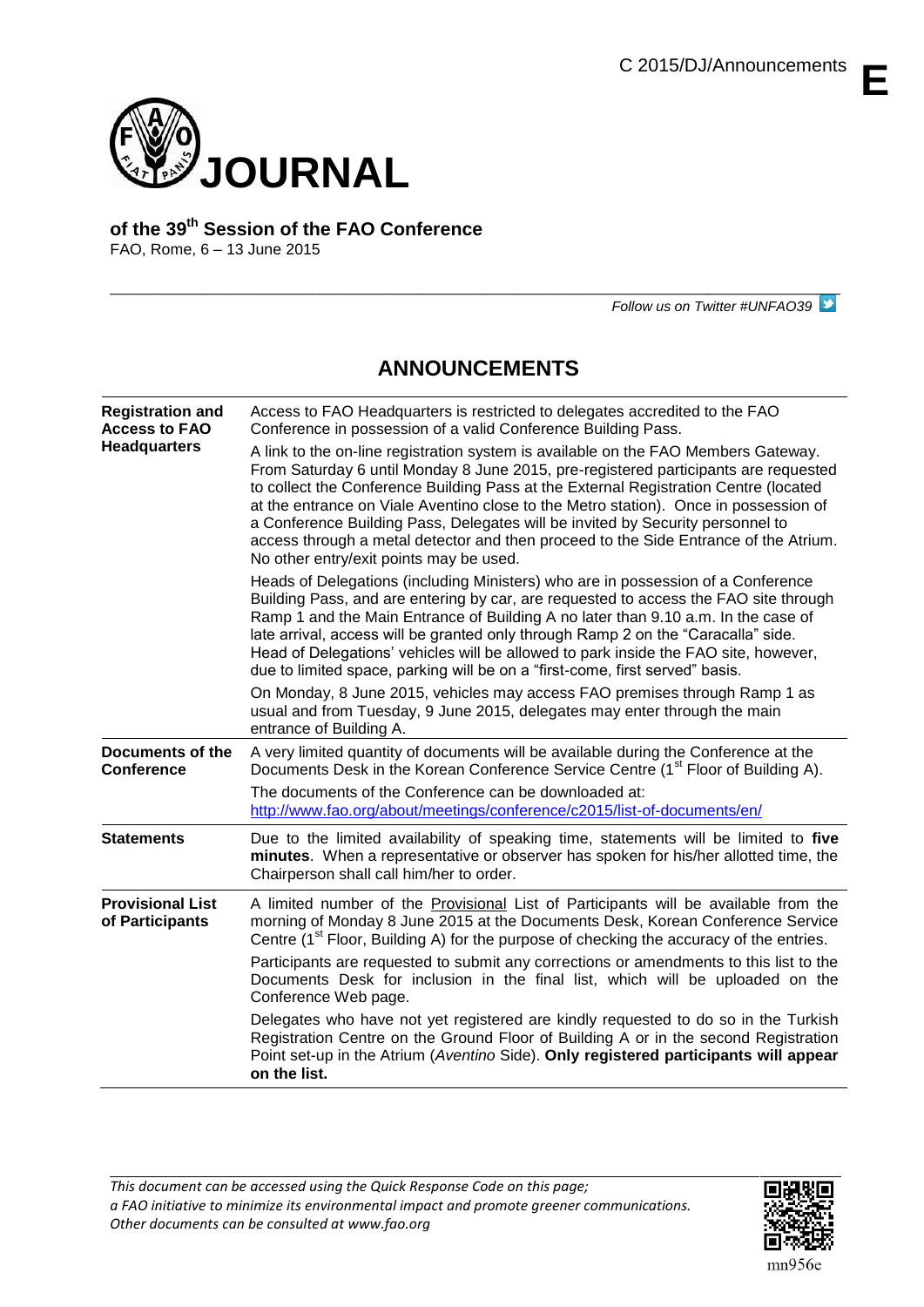| Written<br>statements by<br><b>Heads of</b><br><b>Delegation for</b><br><b>Plenary</b> | To ensure accurate interpretation of statements, timely production of verbatim<br>records and web posting on the Conference website, delegations are kindly<br>requested to submit the electronic version of their statements (preferably in WORD<br>format) to: Conference-Statements@fao.org at least one hour before delivery. The<br>name of the country and speaker should be indicated at the top of the first page in<br>one of the following languages: English, French or Spanish.<br>Given the need to produce verbatim records within a tight time frame, preference is<br>given to the use of e-mail to submit statements. Those unable to use e-mail for this<br>purpose are kindly requested to send the text by fax to: (+39) 06-8928 0554 or to<br>hand in nine (9) copies of written statements to Room A-274 as soon as possible.<br>The meeting will be conducted in Arabic, Chinese, English, French, Russian and<br>Spanish. If speakers wish to make statements in a language other than these, they<br>must provide a text in one of the aforementioned languages to the Secretariat. The<br>delegation concerned should also make available to the Interpretation Group (please<br>refer to Room A-274, tel. $(+39)$ 06-570 54503) a person who knows both the<br>language in which the statement is delivered and the language into which it has been<br>translated to ensure synchronization between the speaker and the interpreter.<br>Members wishing to make available copies of their statements to the Conference<br>participants should provide the desired number of copies to the Documents Desk, at<br>the Korean Conference Service Centre (1 <sup>st</sup> Floor, Building A, at the entrance of the |
|----------------------------------------------------------------------------------------|--------------------------------------------------------------------------------------------------------------------------------------------------------------------------------------------------------------------------------------------------------------------------------------------------------------------------------------------------------------------------------------------------------------------------------------------------------------------------------------------------------------------------------------------------------------------------------------------------------------------------------------------------------------------------------------------------------------------------------------------------------------------------------------------------------------------------------------------------------------------------------------------------------------------------------------------------------------------------------------------------------------------------------------------------------------------------------------------------------------------------------------------------------------------------------------------------------------------------------------------------------------------------------------------------------------------------------------------------------------------------------------------------------------------------------------------------------------------------------------------------------------------------------------------------------------------------------------------------------------------------------------------------------------------------------------------------------------------------------------------|
| <b>Electronic voting</b><br>system                                                     | Red and Green Rooms).<br>The Plenary Hall of FAO is equipped with an electronic voting system, which can: (a)<br>determine the number of Delegations present in the room (for the purpose of<br>determining if there is a quorum); (b) carry out a vote without recording names<br>(equivalent to a vote "by show of hands"); and (c) carry out a nominal vote (equivalent<br>to a vote "by roll call") and provide afterwards a list of Delegations having voted "for",<br>"against" or abstaining.                                                                                                                                                                                                                                                                                                                                                                                                                                                                                                                                                                                                                                                                                                                                                                                                                                                                                                                                                                                                                                                                                                                                                                                                                                       |
|                                                                                        | Two large electronic panels in the Plenary Hall show the result of each vote taken; in<br>addition a formal printed record is provided to the Chairperson and the Elections<br>Officer for certification of the results of the vote and inclusion in the Verbatim record.<br>The electronic voting system cannot be used for secret ballots, including elections.<br>Therefore secret ballots are conducted in accordance with the relevant legal<br>provisions using tellers, ballot papers, voting booths, ballot boxes and a counting                                                                                                                                                                                                                                                                                                                                                                                                                                                                                                                                                                                                                                                                                                                                                                                                                                                                                                                                                                                                                                                                                                                                                                                                   |
|                                                                                        | room.<br>The electronic voting system was upgraded in 2014 to allow the display of names of<br>Member Nations and how they vote on large plasma screens on either side of the<br>Plenary Hall.                                                                                                                                                                                                                                                                                                                                                                                                                                                                                                                                                                                                                                                                                                                                                                                                                                                                                                                                                                                                                                                                                                                                                                                                                                                                                                                                                                                                                                                                                                                                             |
| <b>Election of</b><br><b>Council Members</b>                                           | <b>Nomination</b> forms for Member Nations wishing to be elected to the Council are<br>appended to document C 2015/11. All forms should be completed and signed by the<br>delegate of the country standing for election to the Council and by two nominating<br>delegations, which need not necessarily be from the same region as the candidate.                                                                                                                                                                                                                                                                                                                                                                                                                                                                                                                                                                                                                                                                                                                                                                                                                                                                                                                                                                                                                                                                                                                                                                                                                                                                                                                                                                                          |
|                                                                                        | The forms should be submitted to Room A139, Office of the Secretary-General of the<br>Conference, by 12.00 hours on Monday, 8 June 2015 at the latest.                                                                                                                                                                                                                                                                                                                                                                                                                                                                                                                                                                                                                                                                                                                                                                                                                                                                                                                                                                                                                                                                                                                                                                                                                                                                                                                                                                                                                                                                                                                                                                                     |
|                                                                                        | In accordance with Rule XXII.10(g) of the GRO " Candidates who are unsuccessful<br>in the election to fill the vacancy or vacancies occurring in the first calendar year shall<br>be included among the candidates for election to the vacancy or vacancies occurring<br>in the second calendar year, except where they voluntarily withdraw."                                                                                                                                                                                                                                                                                                                                                                                                                                                                                                                                                                                                                                                                                                                                                                                                                                                                                                                                                                                                                                                                                                                                                                                                                                                                                                                                                                                             |
| <b>Bilateral meeting</b><br>rooms                                                      | A limited number of bilateral meeting rooms are available for use by delegations on<br>an hourly basis.<br>Please refer to Room A276, ext. 53770, email: Meeting-Services@fao.org.                                                                                                                                                                                                                                                                                                                                                                                                                                                                                                                                                                                                                                                                                                                                                                                                                                                                                                                                                                                                                                                                                                                                                                                                                                                                                                                                                                                                                                                                                                                                                         |
| <b>Medical services</b>                                                                | For medical emergencies, participants should dial 30 from in-house telephones or<br>06-57053400 from outside FAO Headquarters. For other medical services,<br>participants may call extension 53577 from in-house telephones (06-570 53577 from<br>outside FAO Headquarters). They may also go directly to the Medical Service<br>(1 <sup>st</sup> Floor, Building B) during the working hours of the Conference.                                                                                                                                                                                                                                                                                                                                                                                                                                                                                                                                                                                                                                                                                                                                                                                                                                                                                                                                                                                                                                                                                                                                                                                                                                                                                                                          |
|                                                                                        | For urgent medical assistance outside working hours, participants are requested to<br>call 118 or Guardia Medica/Doctors-on-Call on 06 570600.                                                                                                                                                                                                                                                                                                                                                                                                                                                                                                                                                                                                                                                                                                                                                                                                                                                                                                                                                                                                                                                                                                                                                                                                                                                                                                                                                                                                                                                                                                                                                                                             |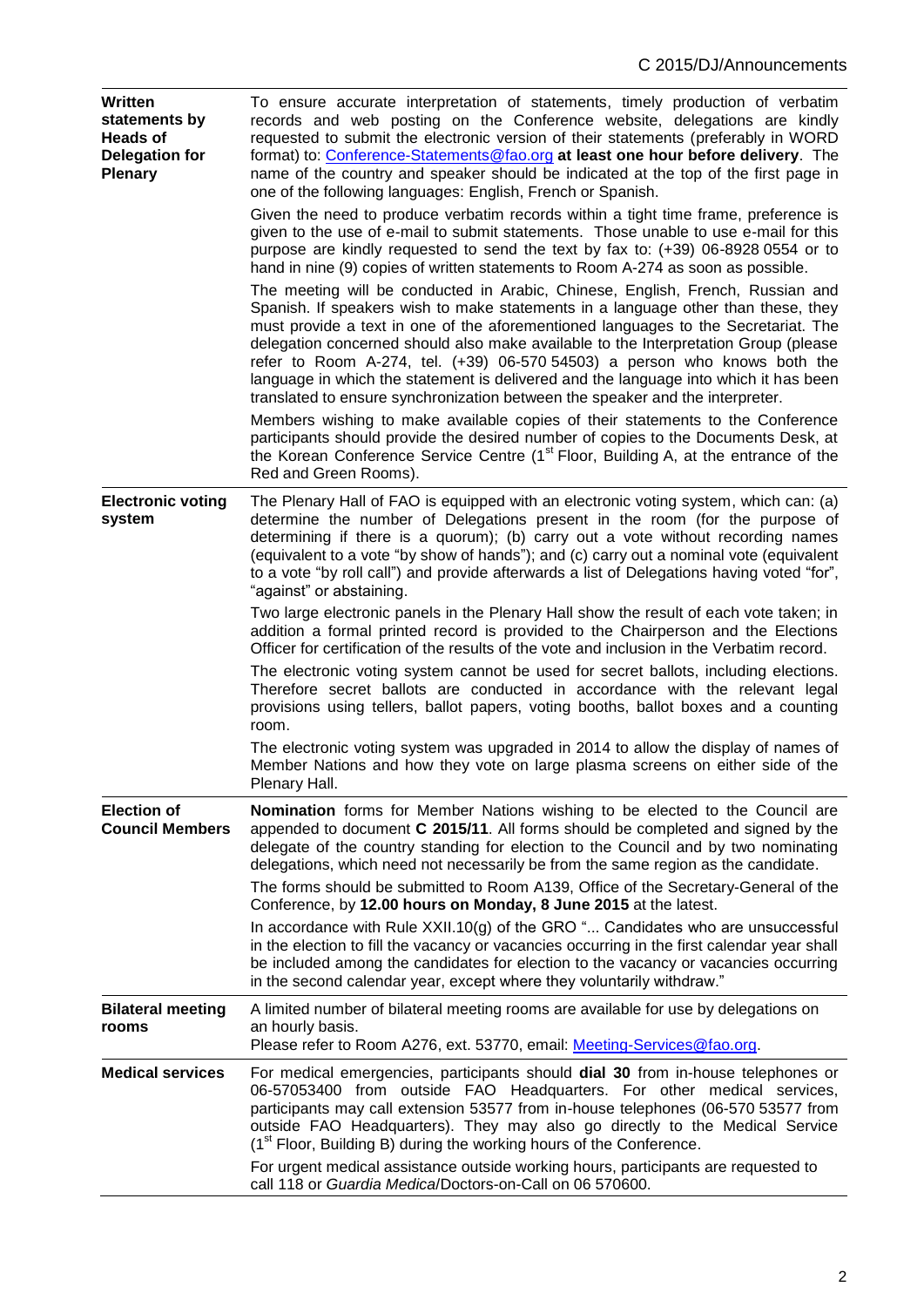| <b>Environmentally</b>                     | Participants are invited to note the following eco-friendly services:                                                                                                                                                                                                                                                                                                                                                                                                                                                                 |  |  |
|--------------------------------------------|---------------------------------------------------------------------------------------------------------------------------------------------------------------------------------------------------------------------------------------------------------------------------------------------------------------------------------------------------------------------------------------------------------------------------------------------------------------------------------------------------------------------------------------|--|--|
| friendly<br><b>Conference</b>              | All documents have been printed in a limited number of copies on ecological<br>paper. Participants are encouraged to consult documents on-line and to request<br>additional copies only if indispensable.                                                                                                                                                                                                                                                                                                                             |  |  |
|                                            | The Organization is promoting the use of quick response codes to download<br>$\bullet$                                                                                                                                                                                                                                                                                                                                                                                                                                                |  |  |
|                                            | publications and documents to mobile devices.                                                                                                                                                                                                                                                                                                                                                                                                                                                                                         |  |  |
|                                            | As an alternative to plastic-bottles, drinking water has been provided inside<br>Meeting Rooms. Water dispensers can be found throughout the building.                                                                                                                                                                                                                                                                                                                                                                                |  |  |
| <b>Flight bookings</b>                     | Carlson Wagonlit Travel (CWT), located on the Ground Floor of Building D, Room<br>D074, can assist delegations with flight bookings, transfers and tour reservations.                                                                                                                                                                                                                                                                                                                                                                 |  |  |
|                                            | The office is open Monday through Friday, from 9:00 to 17.00 hours. During the<br>Conference, the office will be open also on Saturday 6 and Saturday 13 June, from<br>9:00 to 17.00 hours.                                                                                                                                                                                                                                                                                                                                           |  |  |
|                                            | For flight bookings and other travel arrangements please contact CWT at<br>faoprivate@cwtbook.it; tel: (+39) 06 570 55582; fax: (+39) 06 570 53619.                                                                                                                                                                                                                                                                                                                                                                                   |  |  |
|                                            | The travel agent can change or modify tickets and flight reservations made through<br>their office. Tickets booked by any other travel agent must be changed or modified<br>through the travel agent which made the booking, or directly with the airline/service<br>provider concerned. During standard working hours, however, CWT will assist<br>travellers to contact the airlines to amend tickets issued by other agencies. The<br>Secretariat is not in a position to make travel arrangements for Conference<br>participants. |  |  |
| <b>Catering facilities</b>                 | The FAO Headquarters offers the following dining and snack bar facilities:                                                                                                                                                                                                                                                                                                                                                                                                                                                            |  |  |
|                                            | Building A Ground Floor - Polish Bar: from 7:30 hours until the end of the daily<br>$\bullet$                                                                                                                                                                                                                                                                                                                                                                                                                                         |  |  |
|                                            | session<br>Building B $8^{th}$ Floor – Cafeteria Terrace: from 12.00 to 14.30 hours                                                                                                                                                                                                                                                                                                                                                                                                                                                   |  |  |
|                                            | Building B $8^{th}$ Floor – Bar B: from 08.30 to 15.00 hours                                                                                                                                                                                                                                                                                                                                                                                                                                                                          |  |  |
|                                            | Building C $8^{th}$ Floor – <b>FAO Restaurant</b> : fixed menu from 12.00 to 14.30 hours<br>(open only with reservation 24 hrs in advance: ext. 56823 - tel. 06-57056823)<br>Building C $8^{th}$ Floor – FAO Open Buffet – Fixed price Buffet: from 12.00 to<br>$\bullet$<br>14.30 hours (ext. 56823 - tel. 06-57056823)                                                                                                                                                                                                              |  |  |
|                                            | Building C $8^{th}$ Floor - Blue Bar: from 08.30 to 17.00 hours (closed from 6 to 8<br>June)                                                                                                                                                                                                                                                                                                                                                                                                                                          |  |  |
|                                            | Building D Ground Floor - Bar D: from 07.30 to 17.30 hours                                                                                                                                                                                                                                                                                                                                                                                                                                                                            |  |  |
|                                            | On Sunday 7 June the Polish Bar will be open from 12.00 to 17.00 hours and the<br>FAO Open Buffet and Bar B will be open from 12.00 to 14.30.                                                                                                                                                                                                                                                                                                                                                                                         |  |  |
|                                            | Payment accepted only in Euros. ATM (Bancomat) and credit cards are accepted at<br>the Cafeteria, Restaurant, Open Buffet, Polish Bar and Blue Bar.                                                                                                                                                                                                                                                                                                                                                                                   |  |  |
|                                            | Vending machines and water dispensers are available in various locations<br>throughout the building.                                                                                                                                                                                                                                                                                                                                                                                                                                  |  |  |
| <b>Banking and</b><br>currency<br>exchange | The Banca Intesa San Paolo is located on the Ground Floor, Building B, and is open<br>from 08.35 to 16.35 hours. The Banca Popolare di Sondrio is located on the Ground<br>Floor, Building D (D016), and is open from 08:30 to 16:30 hours.                                                                                                                                                                                                                                                                                           |  |  |
| facilities                                 | The banks are open from Monday to Friday.                                                                                                                                                                                                                                                                                                                                                                                                                                                                                             |  |  |
|                                            | Cash dispensers (ATM) for credit card withdrawals are located at the entrance of<br>both Banks and the Post Office, which is on the left of Banca Intesa San Paolo.                                                                                                                                                                                                                                                                                                                                                                   |  |  |
| <b>Slovak Delegates'</b><br>Lounge         | The Slovak Delegates' Lounge is for the exclusive use of Permanent Representatives<br>attending FAO meetings. Three TV monitors have been installed in the Lounge,<br>allowing delegates to follow the proceedings in the Red and Green Rooms, as well as<br>the Plenary Hall. Ten work stations and one Multifunctional Printer are available in<br>the Lounge and a FAO staff member is present to assist Delegates.                                                                                                                |  |  |
| WiFi coverage<br>and Internet point        | WiFi coverage is available in all meeting rooms, the Atrium and catering facilities.<br>Select "guest internet". Password: wifi2internet                                                                                                                                                                                                                                                                                                                                                                                              |  |  |
| <b>Prayer Room</b>                         | A Prayer Room is available for use by Conference participants in Room A250 Ter.                                                                                                                                                                                                                                                                                                                                                                                                                                                       |  |  |
| Cloakroom                                  | A cloakroom is situated at the main entrance (Building A) on the right hand side<br>before the staircase.                                                                                                                                                                                                                                                                                                                                                                                                                             |  |  |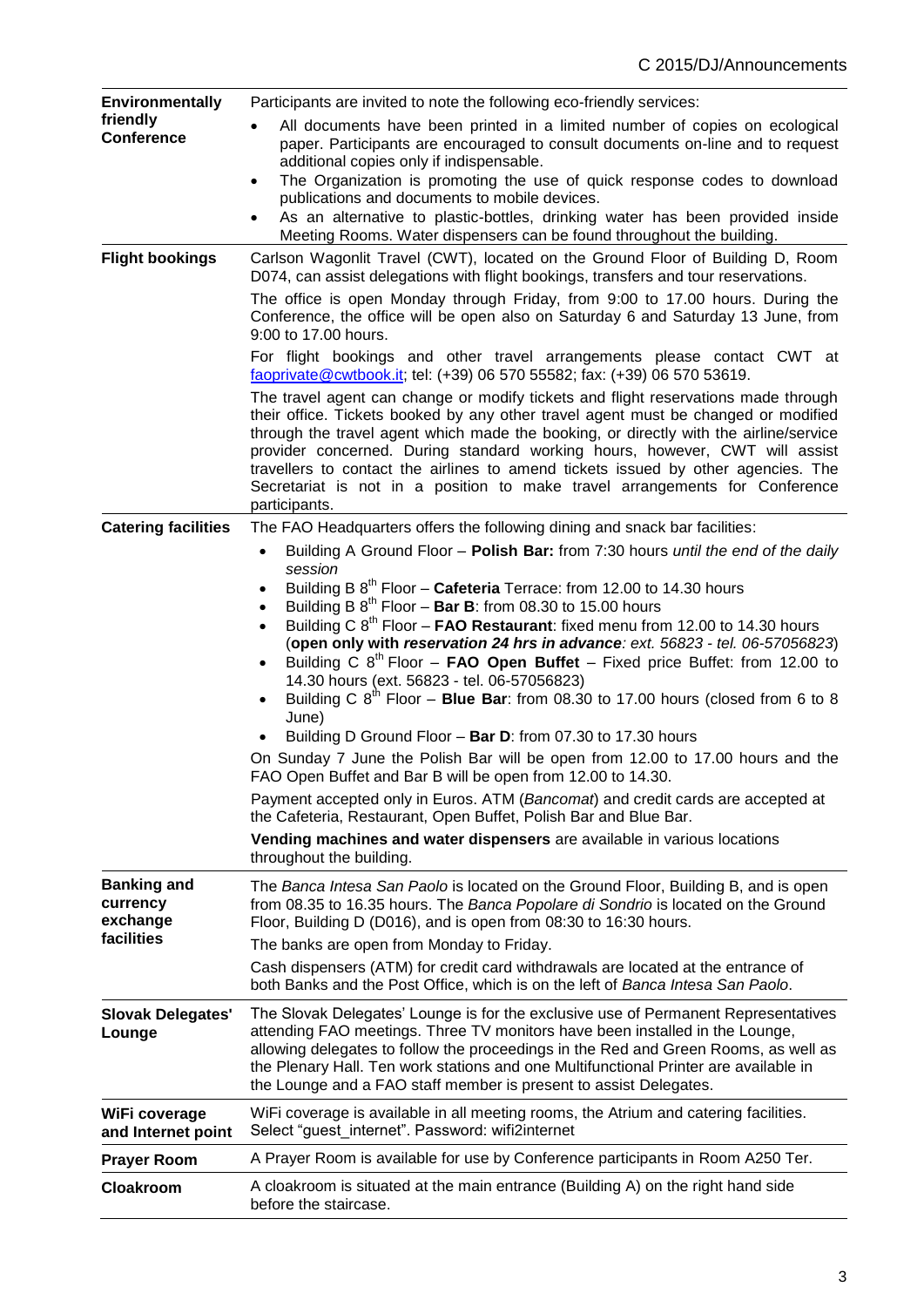| Pigeon holes at<br>the Documents<br>Desk | Delegates are kindly requested to refrain from distributing documents in the meeting<br>rooms during the Conference. Documents for other delegations may be left at the<br>Korean Conference Service Centre, located at the entrance of the Red and Green<br>Rooms. Delegates should pick up the contents of their pigeon holes regularly. |
|------------------------------------------|--------------------------------------------------------------------------------------------------------------------------------------------------------------------------------------------------------------------------------------------------------------------------------------------------------------------------------------------|
| FAO tree park                            | The park in front of Building A was planted in the early 1950s and additional trees<br>and other plants were added over the years. The renovated park was inaugurated at<br>the 19 <sup>th</sup> Session of the Committee on Forestry in 2009 to offer a common outside<br>area which can be used by Conference delegates and FAO staff.   |

## **Officers of the Conference**

| Chairperson of the Conference          | A-382 | 57043         |
|----------------------------------------|-------|---------------|
| Chairperson, Commission I              | A-366 | 57148 / 57148 |
| Chairperson, Commission II             | A-369 | 57133 / 57134 |
| Chairperson, Credentials Committee     | A-138 | 57029 / 57030 |
| Independent Chairperson of the Council | A-381 | 57041         |
|                                        |       |               |

\*\*\*\*\*\*

### **<u>Secretariat of the 39<sup>th</sup> Session of the Conference</u>**

| Director-General                              | Mr José Graziano Da Silva | B-401        | 53433 / 53434 |
|-----------------------------------------------|---------------------------|--------------|---------------|
| Deputy Director-General (Knowledge)           | Ms Maria Helena Semedo    | <b>B-337</b> | 52060         |
| Deputy Director-General (Operations)          | Mr Daniel Gustafson       | B-422        | 56320         |
| Directeur de Cabinet                          | Ms Fernanda Guerrieri     | <b>B-409</b> | 54000         |
| Secretary-General of the Conference           | Mr Louis Gagnon           | $A-140$      | 53098         |
| Assistant Secretary-General of the Conference | Ms Lauren Flejzor         | D-444        | 53081         |